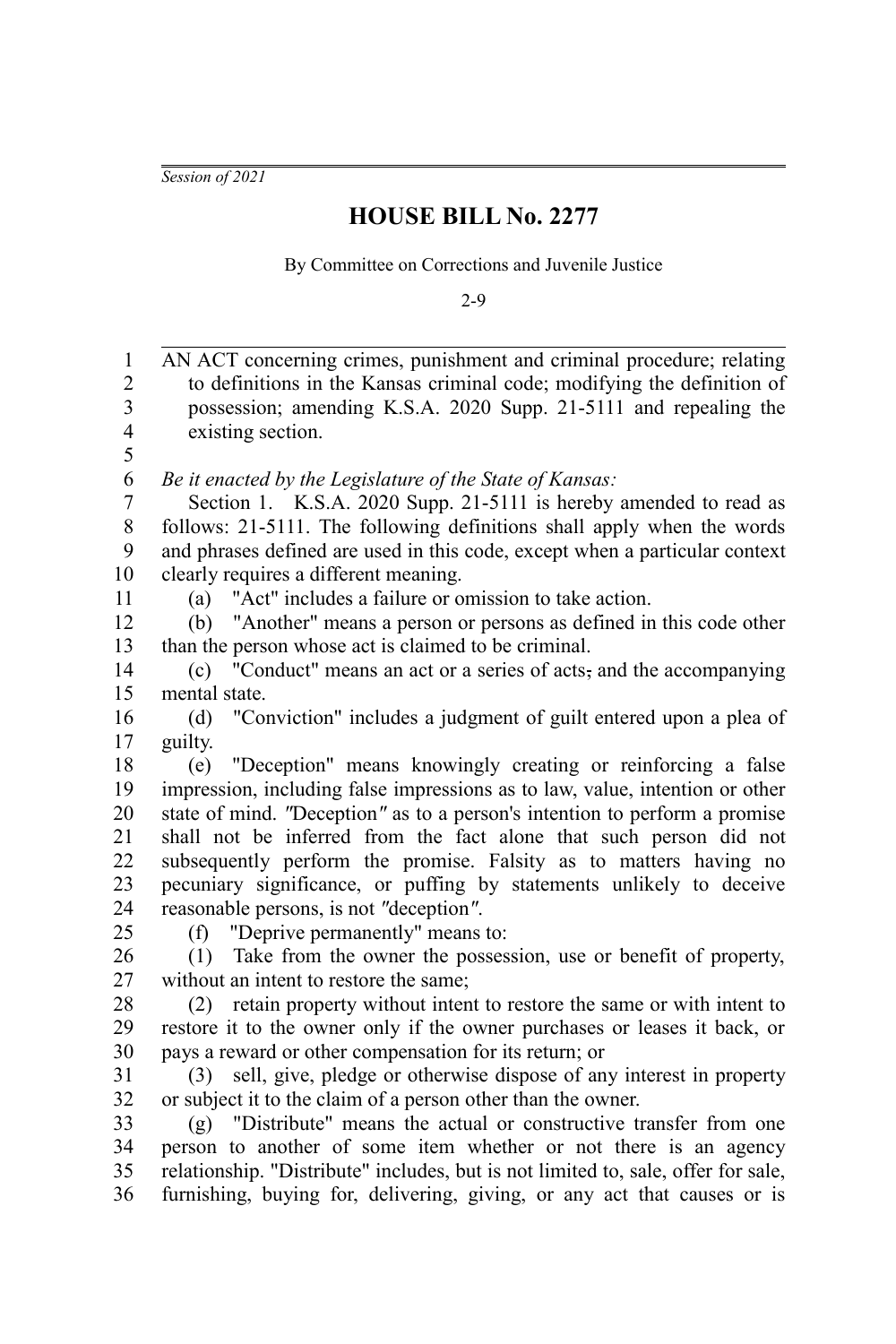intended to cause some item to be transferred from one person to another. "Distribute" does not include acts of administering, dispensing or prescribing a controlled substance as authorized by the pharmacy act of the state of Kansas, the uniform controlled substances act, or otherwise authorized by law. 1 2 3 4 5

6

(h) "DNA" means deoxyribonucleic acid.

(i) "Domestic violence" means an act or threatened act of violence against a person with whom the offender is involved or has been involved in a dating relationship, or an act or threatened act of violence against a family or household member by a family or household member. *"*Domestic violence*"* also includes any other crime committed against a person or against property, or any municipal ordinance violation against a person or against property, when directed against a person with whom the offender is involved or has been involved in a dating relationship or when directed against a family or household member by a family or household member. For the purposes of this definition: 7 8 9 10 11 12 13 14 15 16

(1) "Dating relationship" means a social relationship of a romantic nature. In addition to any other factors the court deems relevant, the trier of fact may consider the following when making a determination of whether a relationship exists or existed: Nature of the relationship, length of time the relationship existed, frequency of interaction between the parties and time since termination of the relationship, if applicable. 17 18 19 20 21 22

(2) "Family or household member" means persons 18 years of age or older who are spouses, former spouses, parents or stepparents and children or stepchildren, and persons who are presently residing together or have resided together in the past, and persons who have a child in common regardless of whether they have been married or have lived together at any time. *"*Family or household member*"* also includes a man and woman if the woman is pregnant and the man is alleged to be the father, regardless of whether they have been married or have lived together at any time. 23 24 25 26 27 28 29 30

(j) "Domestic violence offense" means any crime committed whereby the underlying factual basis includes an act of domestic violence. 31 32

(k) "Dwelling" means a building or portion thereof, a tent, a vehicle or other enclosed space which is used or intended for use as a human habitation, home or residence. 33 34 35

(l) "Expungement" means the sealing of records such that the records are unavailable except to the petitioner and criminal justice agencies as provided by K.S.A. 22-4701 et seq., and amendments thereto, and except as provided in this act. 36 37 38 39

(m) "Firearm" means any weapon designed or having the capacity to propel a projectile by force of an explosion or combustion. 40 41

(n) "Forcible felony" includes any treason, murder, voluntary manslaughter, rape, robbery, burglary, arson, kidnapping, aggravated 42 43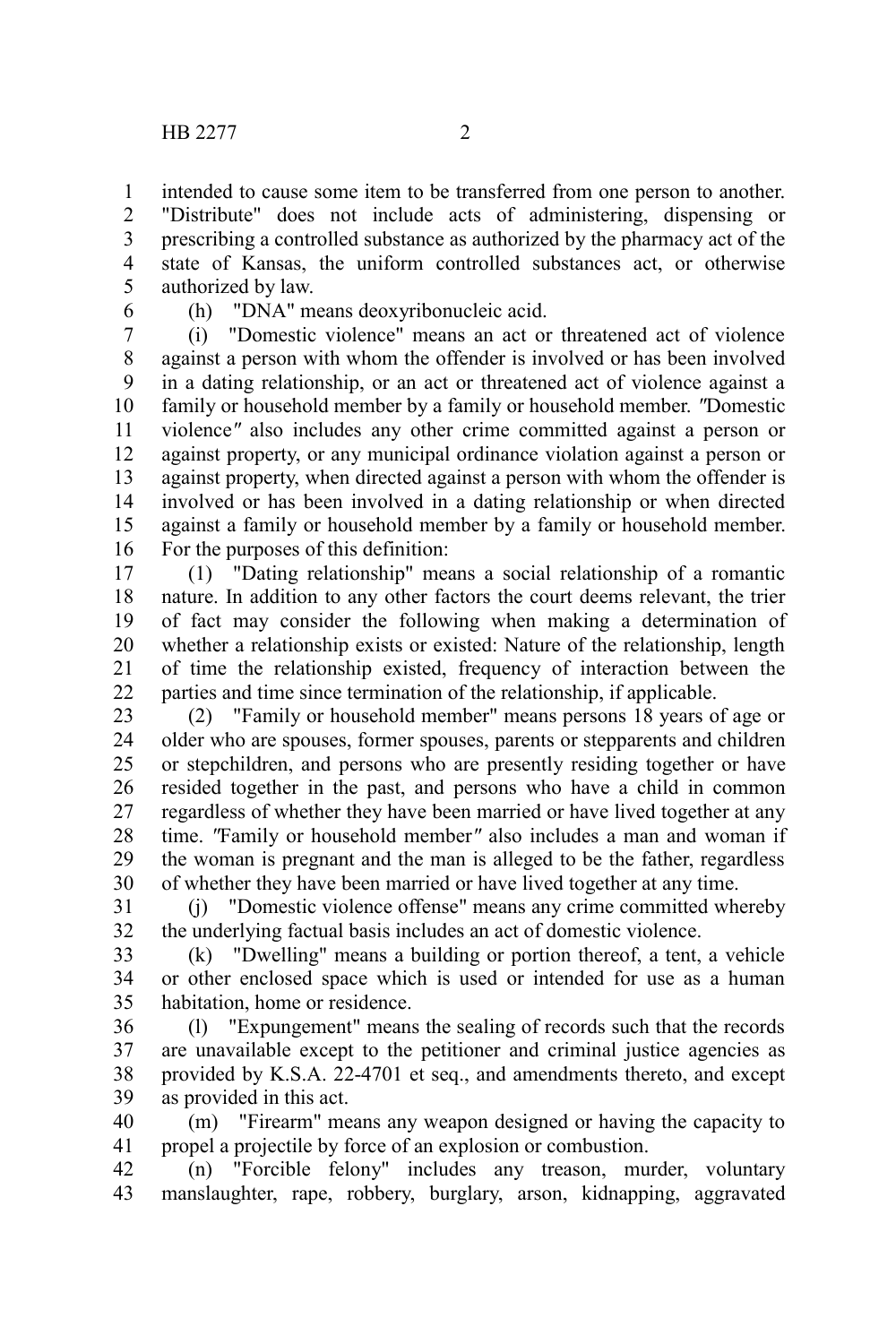battery, aggravated sodomy and any other felony which involves the use or threat of physical force or violence against any person. 1 2

(o) "Intent to defraud" means an intention to deceive another person, and to induce such other person, in reliance upon such deception, to assume, create, transfer, alter or terminate a right, obligation or power with reference to property. 3 4 5 6

7

(p) "Law enforcement officer" means:

(1) Any person who by virtue of such person's office or public employment is vested by law with a duty to maintain public order or to make arrests for crimes, whether that duty extends to all crimes or is limited to specific crimes; 8 9 10 11

(2) any officer of the Kansas department of corrections or, for the purposes of K.S.A. 2020 Supp. 21-5412 and subsection (d) of K.S.A.  $2020$ Supp. 21-5413*(d)*, and amendments thereto, any employee of the Kansas department of corrections; or 12 13 14 15

(3) any university police officer or campus police officer, as defined in K.S.A. 22-2401a, and amendments thereto. 16 17

(q) "Obtain" means to bring about a transfer of interest in or possession of property, whether to the offender or to another. 18 19

(r) "Obtains or exerts control" over property includes, but is not limited to, the taking, carrying away, sale, conveyance, transfer of title to, interest in, or possession of property. 20 21 22

23

(s) "Owner" means a person who has any interest in property.

(t) "Person" means an individual, public or private corporation, government, partnership, or unincorporated association. 24 25

(u) "Personal property" means goods, chattels, effects, evidences of rights in action and all written instruments by which any pecuniary obligation, or any right or title to property real or personal, shall be created, acknowledged, assigned, transferred, increased, defeated, discharged, or dismissed. 26 27 28 29 30

(v) "Possession" means *knowingly* having joint or exclusive control over an item with knowledge of or intent to have such control or knowingly keeping some item in a place where the person has some measure of access and right of control. 31 32 33 34

(w) "Property" means anything of value, tangible or intangible, real or personal. 35 36

(x) "Prosecution" means all legal proceedings by which a person's liability for a crime is determined. 37 38

(y) "Prosecutor" means the same as prosecuting attorney in K.S.A. 22-2202, and amendments thereto. 39 40

(z) "Public employee" is a person employed by or acting for the state or by or for a county, municipality or other subdivision or governmental instrumentality of the state for the purpose of exercising their respective 41 42 43